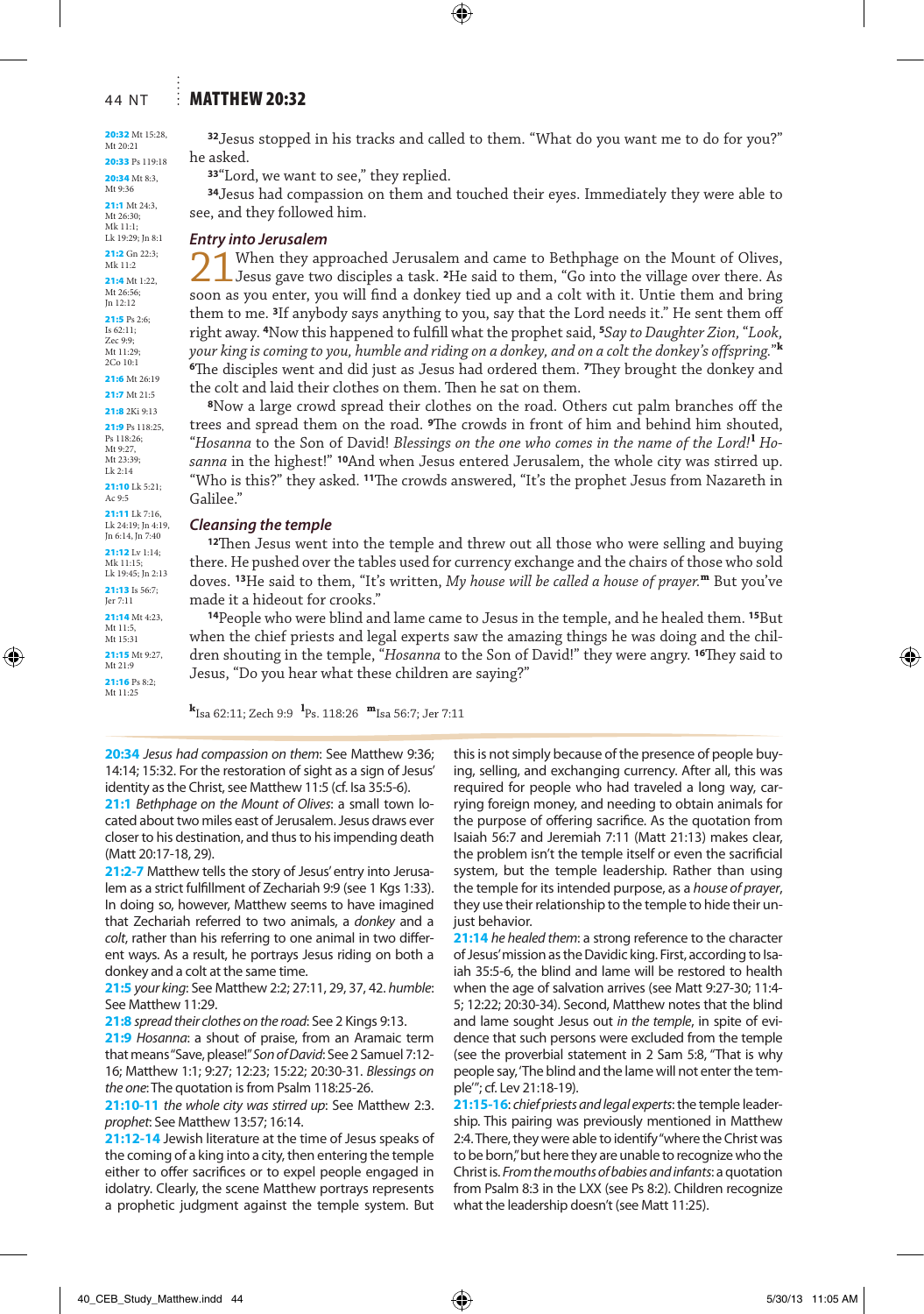#### 56 NT Matthew 26:12

26:12 Mk 16:1; Lk 23:56; Jn 19:40

26:13 Mk 14:9 26:14 Mt 10:4,

Mt 26:47, Mt 27:3; Mk 14:10; Lk 22:3

26:15 Ex 21:32; Zec 11:12; Mt 26:14, Mt 27:3; Jn 12:6

26:16 Mt 26:15; Mk 14:11; Jn 12:6

26:17 Ex 12:18; Mk 14:12; Lk 22:7

26:18 In 7:6, Jn 7:30, Jn 13:1, Jn 17:1

26:19 Mt 21:6

26:20 Mk 14:17; Lk 22:14

26:21 Lk 22:21; Jn 13:21

26:22 Mk 14:19 26:23 Ps 41:9

Lk 22:21; Jn 13:18

26:24 Mt 18:7, Mt 26:54, Mt 26:56; Mk 9:12; Lk 24:25

26:25 Mt 26:49, Mt 26:64

26:26 Mt 14:19; Mk 14:22; 1Co 10:16, 1Co 11:23

26:27 Ps 116:13; Is 55:1; Mt 11:25, Mt 15:36; Mk 14:23

always have me. **<sup>12</sup>**By pouring this perfume over my body she's prepared me to be buried. **<sup>13</sup>**I tell you the truth that wherever in the whole world this good news is announced, what she's done will also be told in memory of her."

#### *Judas betrays Jesus*

**<sup>14</sup>**Then one of the Twelve, who was called Judas Iscariot, went to the chief priests **<sup>15</sup>**and said, "What will you give me if I turn Jesus over to you?" They paid him thirty pieces of silver. **<sup>16</sup>**From that time on he was looking for an opportunity to turn him in.

#### *Passover with the disciples*

**<sup>17</sup>**On the first day of the Festival of Unleavened Bread, the disciples came to Jesus and said, "Where do you want us to prepare for you to eat the Passover meal?"

**<sup>18</sup>**He replied, "Go into the city, to a certain man, and say, 'The teacher says, "My time is near. I'm going to celebrate the Passover with my disciples at your house."'" **<sup>19</sup>**The disciples did just as Jesus instructed them. They prepared the Passover.

**20**That evening he took his place at the table with the twelve disciples. **21**As they were eating he said, "I assure you that one of you will betray me."

**<sup>22</sup>**Deeply saddened, each one said to him, "I'm not the one, am I, Lord?"

**<sup>23</sup>**He replied, "The one who will betray me is the one who dips his hand with me into this bowl. **<sup>24</sup>**The Human One**<sup>h</sup>** goes to his death just as it is written about him. But how terrible it is for that person who betrays the Human One!<sup>i</sup> It would have been better for him if he had never been born."

**<sup>25</sup>**Now Judas, who would betray him, replied, "It's not me, is it, Rabbi?" Jesus answered, "You said it."

#### *Last supper*

**<sup>26</sup>**While they were eating, Jesus took bread, blessed it, broke it, and gave it to the disciples and said, "Take and eat. This is my body." **<sup>27</sup>**He took a cup, gave thanks, and gave it to them, saying, "Drink from this, all of you. **<sup>28</sup>**This is my blood of the covenant, which is poured out for many so that their sins may be forgiven. **<sup>29</sup>**I tell you, I won't drink wine again until that day when I drink it in a new way with you in my Father's kingdom." **<sup>30</sup>**Then, after singing songs of praise, they went to the Mount of Olives.

**<sup>h</sup>**Or *Son of Man* **<sup>i</sup>** Or *Son of Man*

26:28 Ex 24:8; Zec 9:11; Mt 20:28; Col 1:14; Heb 9:22 26:29 Mt 13:43 26:30 Mt 21:1; Mk 14:26; Lk 21:37, Lk 22:39; Jn 18:1

the motivation for treating the poor with generosity. Here they illustrate that everyday responsibilities, like caring for the poor, are not as important as serving Jesus in his last hours. Preparing people for burial was an important religious responsibility.

**26:14** *one of the Twelve*: See Matthew 10:1-4; 20:17. That Judas is a member of the inner circle emphasizes the travesty of the betrayal about to be recounted. *Iscariot*: a reference to his hometown, Kerioth, in southern Judea.

**26:15** *thirty pieces of silver*: Each silver piece was worth the equivalent of about four days' work for a laborer, so they pay Judas the rough equivalent of 120 days' labor.

**26:17-20** *Festival of Unleavened Bread*: a seven-day festival (see Exod 12:17-20; Lev 23:4-8). *the Passover meal*: unleavened bread, lamb, and bitter herbs (Num 9:11). Celebrating the Passover feast is a family affair, so it is important that Jesus will celebrate Passover with *the twelve disciples*. This reflects the redefinition of "family" in Matthew 12:46-50.

**26:21-23** Eating together signified close bonds of friendship, so it is all the more distressing that one of Jesus' table companions would betray Jesus.

**26:24** *The Human One goes to his death just as it is written about him. But how terrible it is for that person who betrays the Human One!*: Setting these two sentences side by side indicates how scripture can hold together God's actions and human responsibility. Jesus' crucifixion may serve God's purpose, but this doesn't excuse Judas from his act of betrayal. There are no OT texts that require or predict that the Human One must die. The point isn't to find this or that text in order to prove something. Rather, Jesus' statement means that the OT as a whole must be read and reread from the perspective of his crucifixion.

**26:25** In Matthew 26:22, each of the disciples asks Jesus a question and expects a negative answer. Judas does the same. However, when Judas asks the question, he isn't "deeply saddened," and he addresses Jesus as "Rabbi" rather than as "Lord." In Matthew's Gospel disciples and would-be disciples call Jesus "Lord," while other titles, like "teacher" and "Rabbi," are generally used by people who don't follow or who even oppose Jesus (see Matt 12:38; 19:16; 22:16, 24, 36; 26:49). Matthew clearly identifies Judas as the betrayer (cf. Matt 10:4). *"You said it"*: Jesus' answer is indirect, but, in this context, clearly affirmative.

**26:26-29** *While they were eating*: Jesus and the disciples celebrate the Passover meal, which Jesus now reinterprets with reference to his own death (see Matt 20:28). *blood of the covenant*: See Exodus 24:8; Zechariah 9:11. *so that their sins may be forgiven*: See Matthew 1:21. This last supper becomes the basis for the church's celebration of the Lord's Supper.

**26:30** *Mount of Olives*: See the note on Matthew 24:3.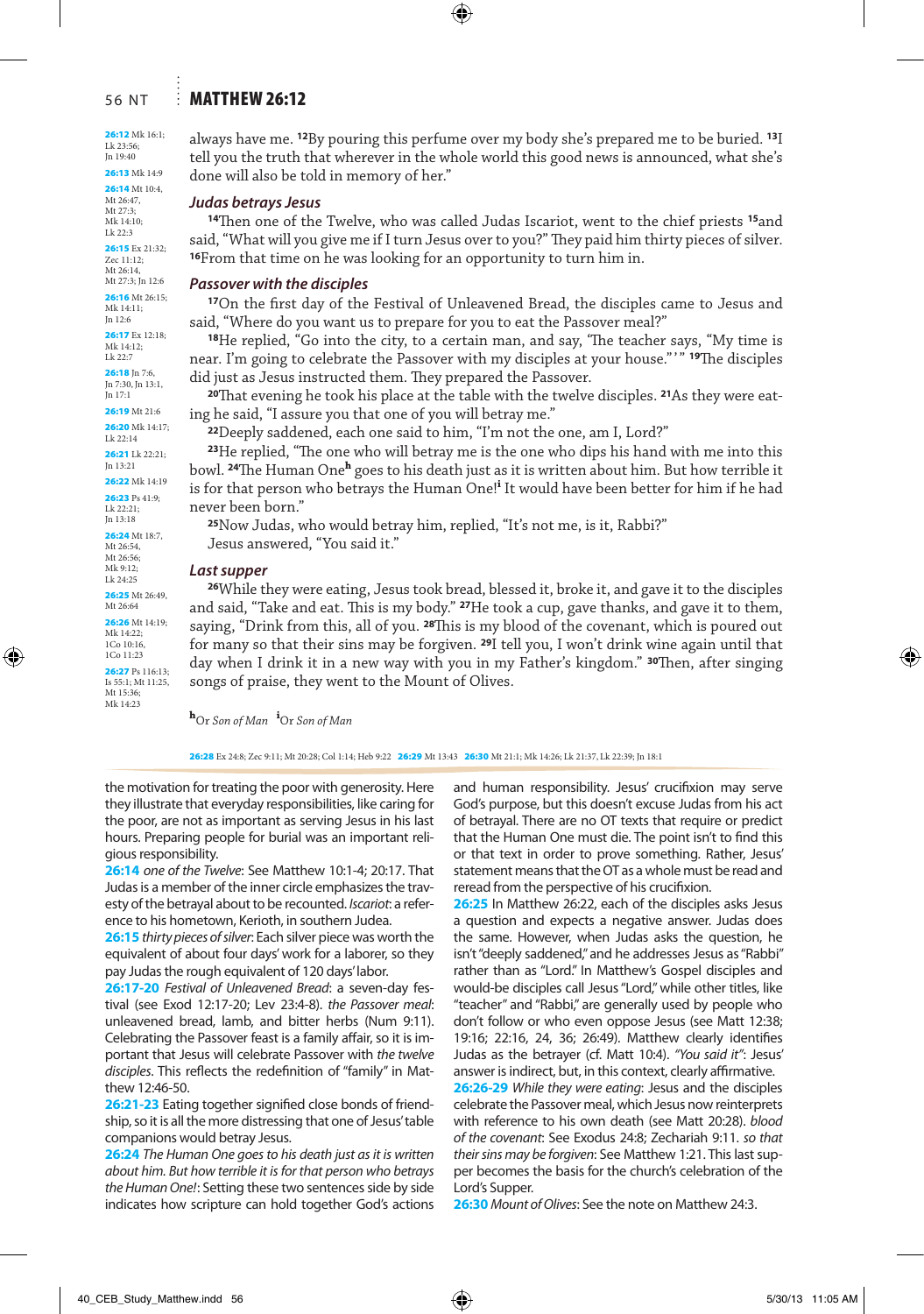### 58 NT : MATTHEW 26:54

26:54 Mt 1:22, Mt 26:24

26:55 Mt 4:23, Mt 21:23; Mk 12:35;

Jn 7:14, Jn 18:20 26:56 Mt 26:31 26:57 Mt 26:3;

Mk 14:53; Jn 18:12 26:58 Mt 26:69; Jn 18:15 26:59 Mt 5:22; Ac 6:11 26:60 Dt 19:15; Ps 35:11

26:61 Mt 27:40; Jn 2:19; Ac 6:14 26:62 Mt 27:12

26:63 Lv 5:1; Mt 4:3, Mt 16:16,

Mt 27:12; Mk 5:7

26:64 Ps 110:1; Dn 7:13; Mt 16:27 Mt 27:11; Mk 14:62

26:65 Nm 14:6; Mt 9:3; Jn 10:33, Jn 10:36; Ac 14:14

26:66 Lv 24:16; Jn 19:7 26:67 Is 50:6; Mt 27:30; Lk 22:63;

Jn 18:22 26:68 Mk 14:65 26:69 Mt 26:58; Mk 14:66; Lk 22:55; Jn 18:16, Jn 18:25

26:70 Prv 29:25; Mt 26:34

he will send to me more than twelve battle groups<sup>1</sup> of angels right away? **54**But if I did that, how would the scriptures be fulfilled that say this must happen?" **<sup>55</sup>**Then Jesus said to the crowds, "Have you come with swords and clubs to arrest me, like a thief? Day after day, I sat in the temple teaching, but you didn't arrest me. **<sup>56</sup>**But all this has happened so that what the prophets said in the scriptures might be fulfilled." Then all the disciples left Jesus and ran away.

#### *Jesus before the council*

**<sup>57</sup>**Those who arrested Jesus led him to Caiaphas the high priest. The legal experts and the elders had gathered there. **<sup>58</sup>**Peter followed him from a distance until he came to the high priest's courtyard. He entered that area and sat outside with the officers to see how it would turn out.

**<sup>59</sup>**The chief priests and the whole council were looking for false testimony against Jesus so that they could put him to death. **<sup>60</sup>**They didn't find anything they could use from the many false witnesses who were willing to come forward. But finally they found two **<sup>61</sup>**who said, "This man said, 'I can destroy God's temple and rebuild it in three days.'"

**62**Then the high priest stood and said to Jesus, "Aren't you going to respond to the testimony these people have brought against you?"

**<sup>63</sup>**But Jesus was silent.

The high priest said, "By the living God, I demand that you tell us whether you are the Christ, God's Son."

**<sup>64</sup>**"You said it," Jesus replied. "But I say to you that from now on you'll see *the Human One***<sup>m</sup>** *sitting on the right side of the Almighty***<sup>n</sup>** *and coming on the heavenly clouds*."**<sup>o</sup>**

**<sup>65</sup>**Then the high priest tore his clothes and said, "He's insulting God! Why do we need any more witnesses? Look, you've heard his insult against God. **<sup>66</sup>**What do you think?"

And they answered, "He deserves to die!" **<sup>67</sup>**Then they spit in his face and beat him. They hit him **<sup>68</sup>**and said, "Prophesy for us, Christ! Who hit you?"

#### *Peter's denial*

**<sup>69</sup>**Meanwhile, Peter was sitting outside in the courtyard. A servant woman came and said to him, "You were also with Jesus the Galilean."

**<sup>70</sup>**But he denied it in front of all of them, saying, "I don't know what you are talking about."

**<sup>71</sup>**When he went over to the gate, another woman saw him and said to those who were there, "This man was with Jesus, the man from Nazareth."

**l** Or *legions* (of the Roman army, about five thousand soldiers each) **m**Or *Son of Man* **<sup>n</sup>**Or *the Power* **<sup>o</sup>** Dan 7:13

group included about 6,000 soldiers, so Jesus refers to more than 72,000 angels. (For angelic assistance, see Matt 4:6 [Ps 91:11-12]. For the idea of fighting angels, see 2 Kgs 6:17; Dan 10:13-21.)

**26:55** *Have you come with swords and clubs*: The "chief priests and elders" sent a mob (Matt 26:47), as though Jesus were a violent revolutionary. This is consistent with the unfolding picture that Jesus will be executed as a pretender to the throne (cf. Matt 27:37), but it contrasts sharply with the nature of Jesus' healing and teaching activity in the temple (Matt 21:14; 21:23–23:39).

**26:56** *all the disciples left Jesus and ran away*: See Matthew 26:31.

**26:57-71** The stories of Peter and Jesus are intertwined, emphasizing Jesus' courage when questioned by the high priest in contrast to Peter's failure under questioning by two women and some unnamed bystanders.

**26:57, 59** The cast of characters includes *Caiaphas* (see the note on Matt 26:3-4), the *legal experts*, *elders*, and the *chief priests*. Together, they make up the *whole council*, also known as the Sanhedrin (Mark 14:55; 15:1). This is the supreme ruling and judicial body, over which the high priest presided. *false testimony:* From the outset, Matthew presents the proceedings against Jesus as a travesty of justice. **26:60** *they found two*: See Deuteronomy 17:6, which requires "two or three witnesses" in cases of capital punishment.

**26:61** *This man said*: Matthew records no such statement, though he does report that Jesus predicted the temple's destruction (Matt 24:2; cf. Matt 23:38).

**26:64** *You said it. . . But I say to you*: Jesus' answer is indirect, but affirmative. He turns immediately to explain the nature of his status as Christ and God's Son, using language from Daniel 7:13-14; Psalm 110:1.

**26:65** *tore his clothes*: The high priest is deeply troubled by Jesus' response. *He's insulting God*: See Matthew 9:3; 12:31. The basis for the insult may be Jesus' claim that, as the Human One, he will sit at God's right side; or it may be that the high priest thought he was trying to make himself like God in order to deceive God's people.

**26:66** See Matthew 26:4.

**26:67-68** See Isaiah 50:6.

26:69-74 While Jesus was on trial in the high priest's house, Peter sat outside in the high priest's courtyard (see Matt 26:57-58). Peter is on trial, too, though his questioners don't seem like people to be feared—a *servant woman*, *another woman*, and *those standing there*. From the first to the third denial Peter's responses grow stronger. A simple denial becomes a solemn pledge, and the third denial includes cursing and swearing (see Matt 5:33-37; 23:16-22).